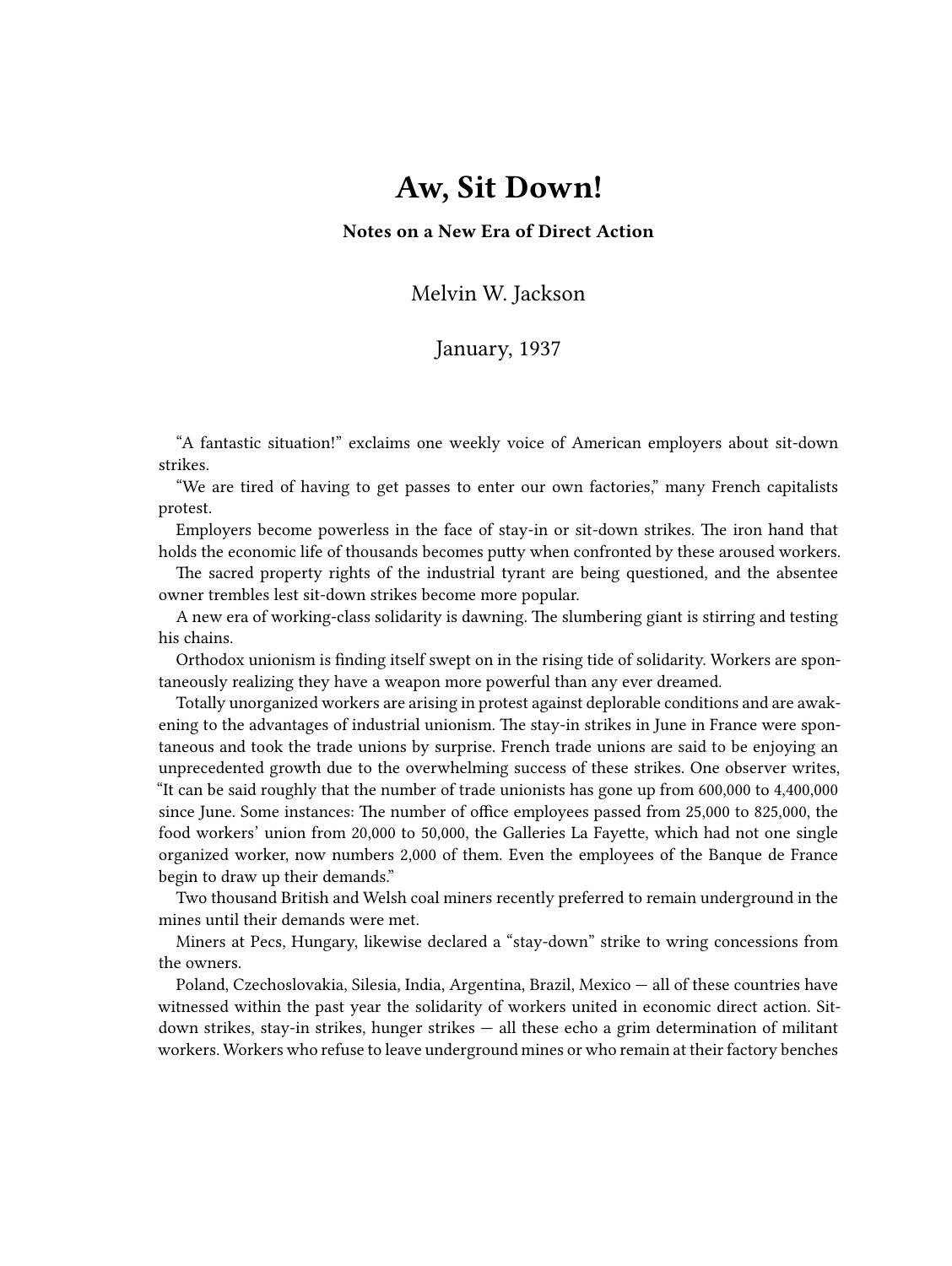or in their stores and restaurants and offices while striking — this is the new type of class struggle confronting capitalism.

Even in Fascist Germany, police and Nazi Storm Troops become powerless in the face of sitdown strikes, which have occurred in protest against further wage cuts. The D. K. W. Motor Works at Spandau, and the Motor Works of Bauer and Schauberte in the Rhineland both witnessed successful stay-in strikes recently.

American rubber and tire companies, Bendix Aviation, General Electric, R.C.A., WPA workers in New York, Pennsylvania, Illinois, and elsewhere, Reading Maid Hosiery, Aluminum Co. of America, New York Shipbuilding Co., and many other corporations can testify to the efficiency of sit-down strikes by their lessened profits — and the workers of many of these places can hold up fatter pay envelopes as mute testimony of their success.

Violence, rioting, and bloodshed: for years and years these have been the pet bogeys of union haters. "Terrorism, destruction, and gore" meant the same thing as "strike" to labor baiters. They dragged these skeletons out to dangle before the horrified eyes of scissorbills whenever anyone even whispered "strike" or "solidarity". "See what will happen," employers have exclaimed as they reached for the telephone to call their tin soldiers or "private detectives" to come and do some rioting and terrorising for them.

Now, alas and alack, these myths which were so conveniently used by the bosses are being dispelled.

"Business Week" complains, "Sit-downs were so frequent that the union set up a system that placed the striking workers in charge of the plant during disturbances. Men were told off beforehand to guard doors, round up supervisors 'for safekeeping in case of trouble' and generally take over the plant."

Order, self-discipline, and responsibility have universally characterized all sit-down strikes. The employers alone have been directly responsible for any bloodshed or destruction of property — because the workers realized that it is not by these tactics that their strikes are won.

In the recent French sit-down strikes which involved so many industries it is said the machines were preciously taken care of. The furnaces which must never go out were kept going; in the tanyards the skins remained bathed, and every morning the masons wet the stones of the houses they were building. In short all work that could not be stopped without actual damage to valuable materials or machines was kept going by the strikers.

The workers here demonstrated they can take over and run industries without the parasitic control by a master-class, and that they can run them in an orderly and intelligent fashion. This is one thing capitalism has found itself unable to do: run industry in an orderly and intelligent fashion.

Where workers have not given politicians control of their strike, the sit-down strike has been uniformly and universally successful since the first one — the IWW strike of 3,000 General Electric employees in 1906.

The fact that the ownership of an industry belongs to the workers in that industry, just as the toothbrush he uses should belong to him; the fact that a worker has just as definite a right to the job upon which his economic life depends as he has upon his hair; the fact that the rights of the parasitic class should not include the ownership of tools they never use but upon which others' lives depends — these facts are all understood by a sit-down striker, though he may not recognize them as such.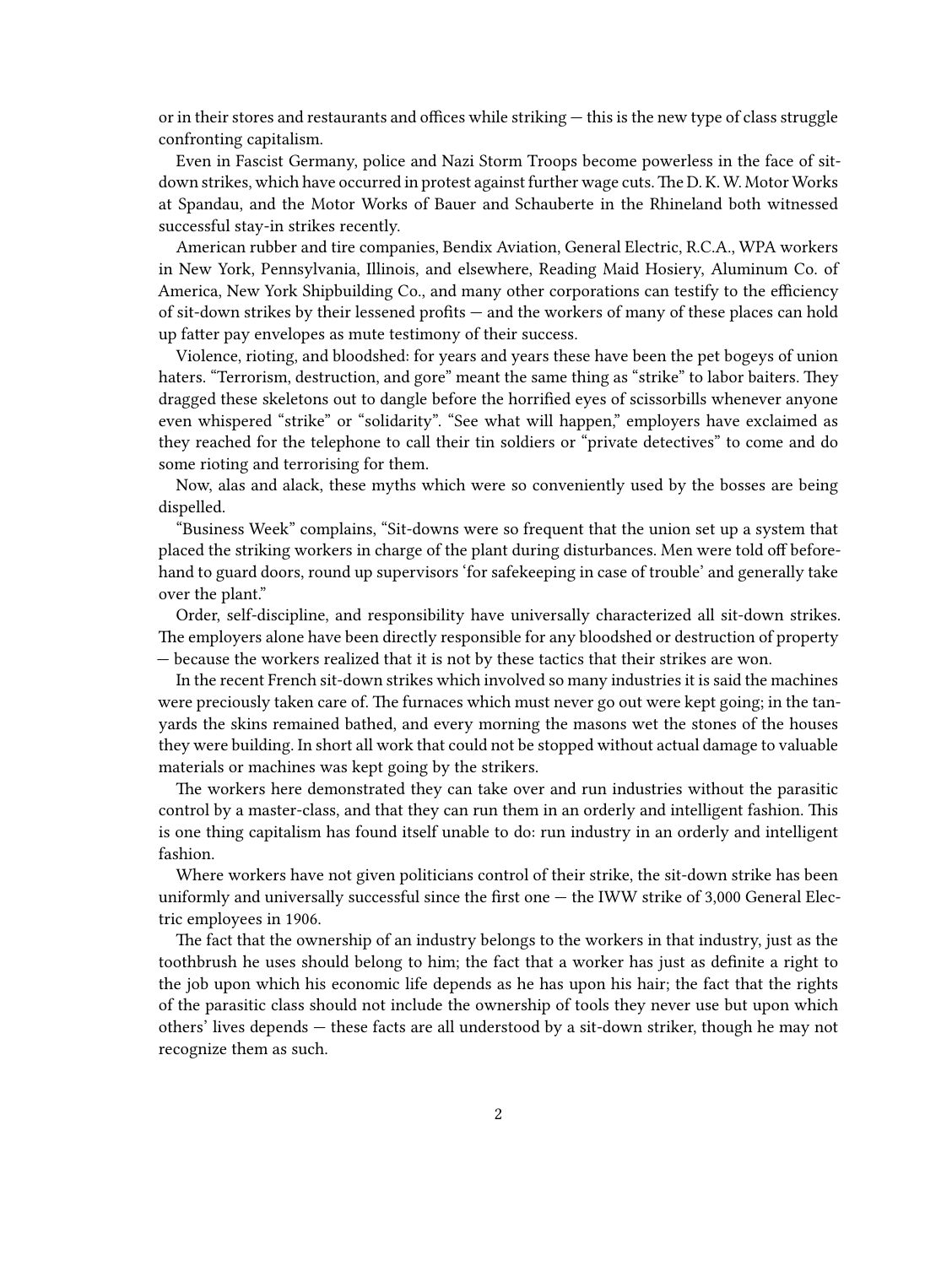The worker at his machine which he refuses either to leave or to operate until his demands are granted, and the factory which continues to be operated by strikers, declare the worker's right to his machine, and his ability to run it when the shackles of capitalist ownership are shaken off, though at the time it be only temporary.

Where economic direct action and working class solidarity are used in struggles against the master class, the workers will never lose.

"Freedom cannot be gained through intermediaries."